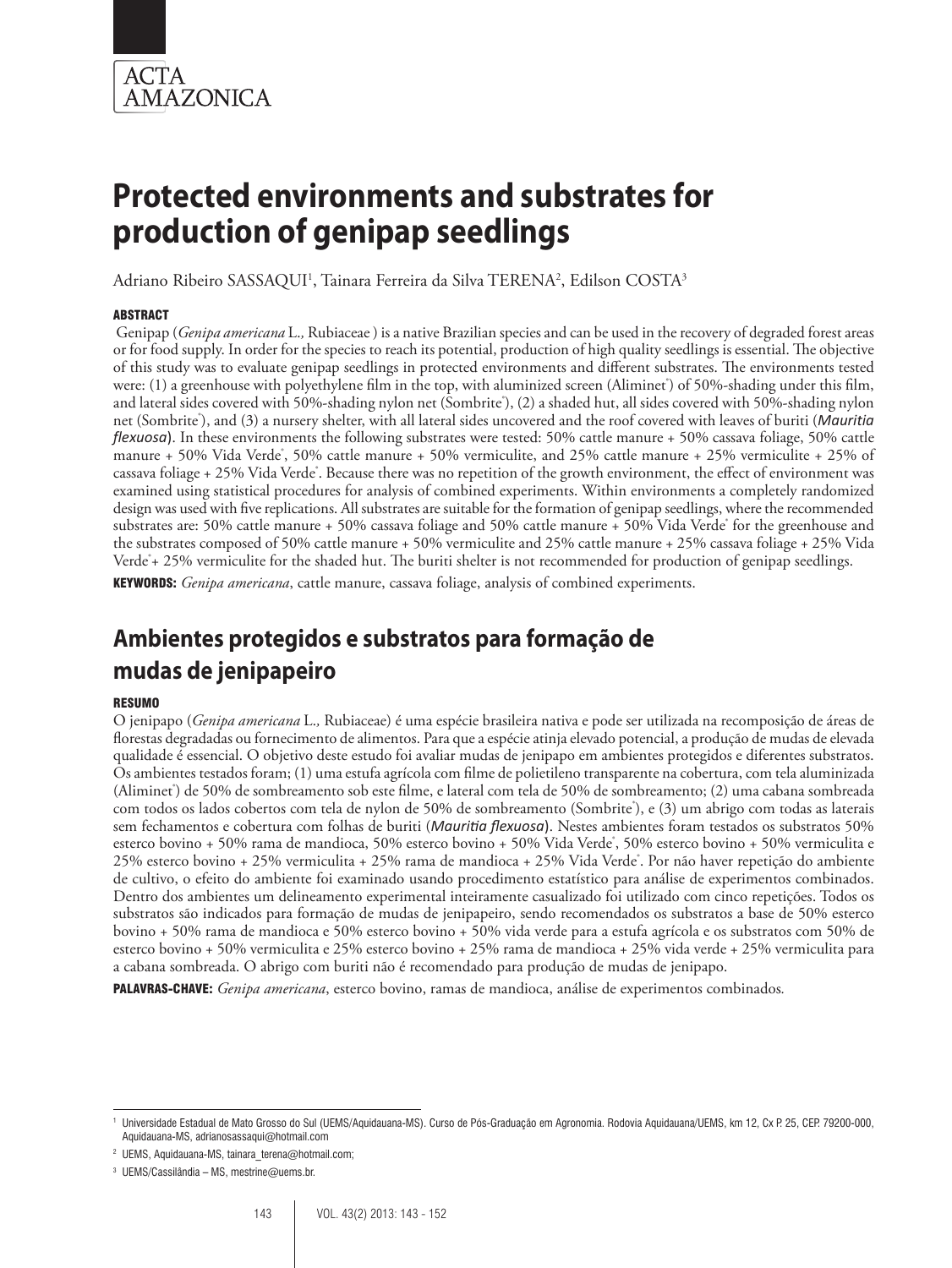

# **INTRODUCTION**

Genipap (*Genipa americana* L., Rubiaceae), a native Brazilian species, is distributed throughout the Brazilian territory; it reaches 8 to 14 m in height and a diameter of 0.4 to 0.6 m (Lorenzi 2000). Leaves are large and oblong, and the flowers are large and bloom from November to December. The sexual method is predominantly used for the formation of seedlings with a high percentage of emergence, about 83 to 92% (Ferreira *et al*. 2007), but the germination process is considered slow (Nascimento and Carvalho 1998).

 Genipap is considered a culture of economic potential (Souza 2007). Its fruits can be used for making liqueurs and jams due to their acidic and pungent aroma (Rizzini and Mors 1995). The genipap not only presents economic potential as a function of the fruit, but presents great ecological importance in the recovery of riparian forests because it is resistant to flooding (Lorenzi 2000).

Substrate quality is one of the factors that influences the formation of genipap seedlings (Andrade *et al*. 2000). Thus the components used in the formulation may alter germination (Andrade *et al*. 2000) and final quality of seedlings (Costa *et al*. 2005). Mesquita *et al*. (2009) reported that the use of "soil + manure + carbonized rice straw" and "manure + vermiculite" met the nutritional demands for quality seedlings. Costa *et al*. (2005) also noticed that the base substrate of black soil and manure (1:1), and black soil, rice hulls and manure (1:1:1) are efficient for propagation of genipap seedlings.

There is a lack of studies on the effects of environments on genipap. Thus, the objective of this study was to evaluate the production of genipap seedlings in different substrates and protected environments at Aquidauana, Mato Grosso do Sul, Brazil.

## **MATERIALS AND METHODS**

This work was conducted at the experimental area of the Universidade Estadual de Mato Grosso do Sul (UEMS), Aquidauana Campus, which is located at 174 m above

sea level (55º 47' 14" W and *20º* 28' 16" S), the interface region between the Brazilian Cerrado and Pantanal ecotones; during the months of September 2010 to January 2011. The climate of the regions is Aw according to the Köppen classification, defined as tropical and humid with average annual temperature of 29 °C.

Genipap seedlings (*Genipa americana* L. Rubiaceae) seedlings were developed from seeds in different environments, defined as (Figure 1): (1) greenhouse (8.0 m wide by 18.00 m long and 4.00 m height), zenith opening at the top, covered with transparent low density polyethylene film of 150-µmthickness and transmittance of 70 to 80% of solar radiation, with aluminized screen (Aliminet) of 50%-shading under this film, with the lateral and front sides of the structure enclosed with 50%-shading nylon net (Sombrite<sup>®</sup>) ; (2) shaded hut (8.0 m wide by 18.00 m long and 3.50 m height), all sides covered with 50%-shading nylon net (Sombrite<sup>®</sup>) and (3) a nursery buriti shelter constructed using a wood framework (3.00 m long by 1.20 m wide by 1.80 m height); the roof covered with leaves of buriti (*Mauritia flexuosa*), and with all lateral sides uncovered.

Inside the protected environments the seedlings were germinated in 1.8-L-polyethylene bags (15.0 x 25.0 cm). In these environments the following substrates were tested (S1) 50% cattle manure + 50% cassava foliage, (S2) 50% cattle manure + 50% Vide Verde<sup>\*</sup>,  $(S3)$  50% cattle manure + 50% vermiculite and (S4) 25 % cattle manure + 25% vermiculite + 25% cassava foliage + 25% Vida Verde® (Table 1). Genipap seeds were collected from trees in the region of Aquidauana-MS, Brazil, on September 18, 2010.

Cassava foliage was ground in a hammer mill (TRAPP, TRF 650, Jaraguá do Sul - SC - Brazil) to pass through an 8-mm-sieve; then it was composted for 30 days. Medium texture commercial vermiculite was purchased to make up the substrate.

The seeds were planted in polyethylene bags on September 27, 2010, two seeds were planted per bag. Forty days after planting, one of the seedlings was removed. After seeding



**Figure 1 -** Protected environments used in the experiment. Greenhouse (left panel), shaded hut (middle panel) and buriti shelter (right panel)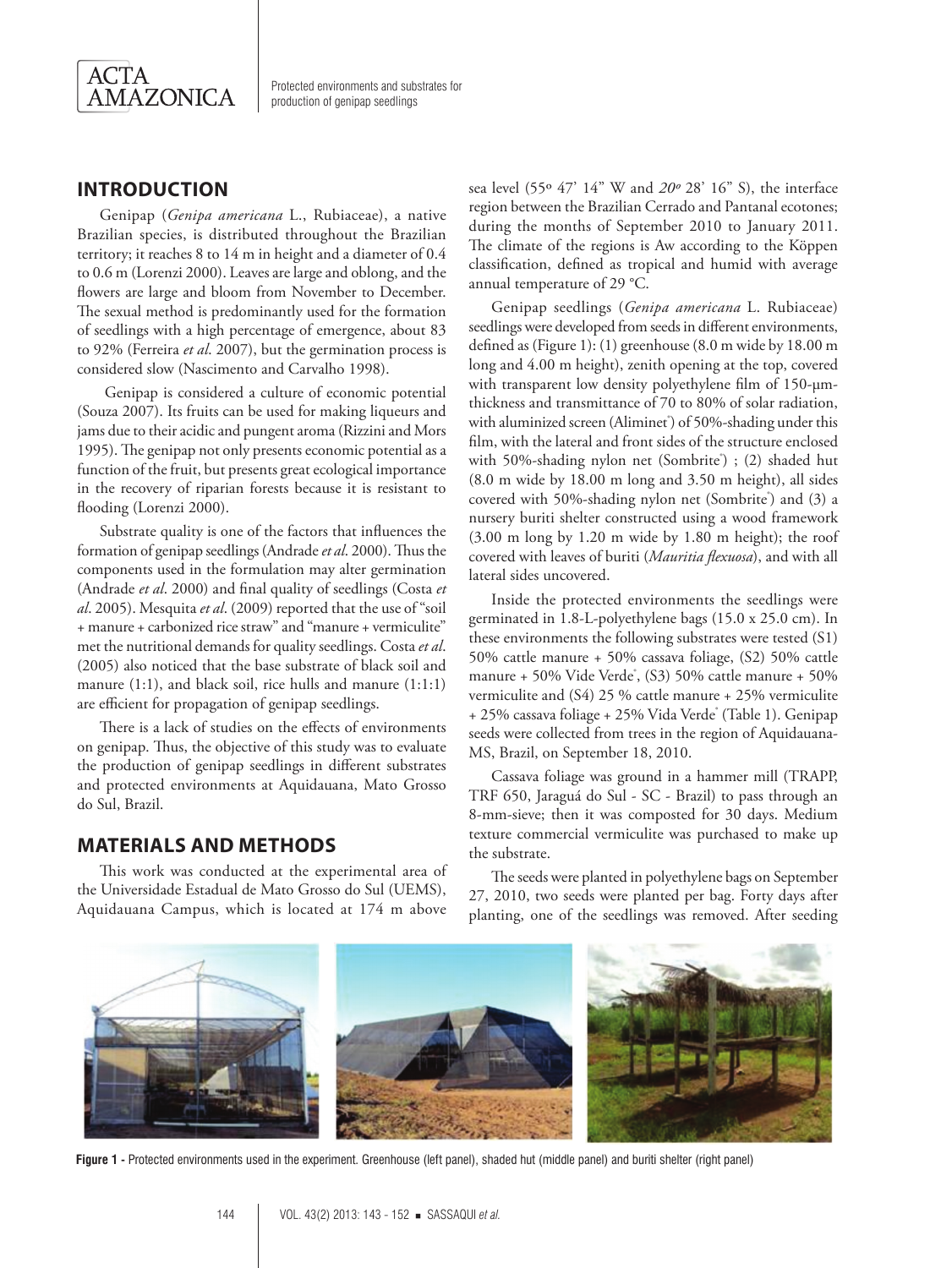|           |                          | $q$ kg <sup>-1</sup> |       |       |        |                                                |        |        |  |  |  |  |
|-----------|--------------------------|----------------------|-------|-------|--------|------------------------------------------------|--------|--------|--|--|--|--|
|           | N                        |                      |       | Ca    | Mq     | S                                              |        | 0M     |  |  |  |  |
| <b>CM</b> | 9.30                     | 1.82                 | 1.00  | 4.95  | 0.90   | 1.07                                           | 112.00 | 192.00 |  |  |  |  |
| CF        | 26.70                    | 6.62                 | 29.00 | 27.45 | 7.70   | 3.25                                           | 483.00 | 830.00 |  |  |  |  |
| <b>VV</b> | 4.20                     | 0.77                 | 2.00  | 5.60  | 6.20   | 2.46                                           | 217.00 | 373.00 |  |  |  |  |
|           | $\overline{\phantom{0}}$ | -                    |       |       |        | mg kg <sup>-1</sup> -------------------------- |        |        |  |  |  |  |
|           | pH                       | U                    | C/N   | Cu    | Zn     | Fe                                             | Mn     | B      |  |  |  |  |
| <b>CM</b> | 7.10                     | 14.12                | 12.04 | 14.00 | 103.00 | 6000.00                                        | 239.50 | 12.19  |  |  |  |  |
| <b>CF</b> | 8.80                     | 65.04                | 18.09 | 16.50 | 170.00 | 910.00                                         | 223.00 | 28.75  |  |  |  |  |
| <b>VV</b> | 5.10                     | 15.76                | 51.67 | 31.00 | 47.00  | 10300.00                                       | 129.00 | 22.31  |  |  |  |  |

**Table 1 -** Chemical analysis of the organic materials used in the experiments. Aquidauana, September 27, 2010 to January 28, 2011.

\* Laboratory of soil analysis (Solanalise), Dourados, MS, Brazil. OM = organic material; U = moisture in % at 65°C; CM = cattle manure; CF = cassava foliage; VV = Vida Verde<sup>®</sup>;  $C/N =$  carbon to nitrogen ratio.

and at the beginning of emergence the following parameters were evaluated: emergence velocity index (EVI), percentage of emergence (EP), mean emergence time (MET) and mean emergence rate (MER).

The dry bulb and wet bulb temperatures were measured daily at 09:00, 12:00 and 15:00 h in each growth environment during the experiment. Relative humidity and vapor-pressure deficit were determined using the Psychrometric Function Demo software (Table 2).

Five measurements of plant height (PH) were performed and leaf number (LN) counted, beginning on November 29, 2010, 63 days after sowing (DAS). The other measurements of height and leaf number were performed at 78, 93, 108 and 123 DAS.

At 123 DAS the stem diameter (SD) and dry matter of the shoot (DMAP) and root system (DMRS) were determined. The DMAP and DMRS were aggregated to obtain the total dry mass (TDM). From these measurements the following ratios were calculated: height to stem diameter (RHD), shoot dry matter to root dry matter (RDM), height to total dry mass (RHDM) and Dickson quality index (DQI), where DQI =  $[TDM/(RHD + RDM)].$ 

Because there was no replication for the growth environment, each one was considered an experiment; we used a completely randomized design with five replications, each replication with five seedlings. Data were first submitted to

analysis of variance for substrates (Banzatto and Kronka 2006) and then to combined analysis (ANOVA) for experiments (analysis of series of similar experiments). The statistical program Sisvar 5.3 was used (Ferreira 2010), and the means compared by the Tukey test at 5% probability.

# **RESULTS AND DISCUSSION**

Temperatures inside and outside of protected environments were similar. A lower vapor pressure deficit was found in the external environment and the environment covered with straw, which are very similar, due to the higher air exchange occurring in these environments (Table 2).

It has been recommended that in combined experiments the relationship between the mean square residues from the individual analyses of variance should not exceed the ratio of approximately 7:1 (Banzatto and Kronka 2006). For the dependent variables of this study, the relations of the mean square residue, except for the number of leaves at 123 DAS (LN5), were lower than 7:1 (Table 3), thus permitting the analysis of experiments and comparison of growth environments.

There was significant interaction between environments and substrates for the variables MET, MER, PH, SD, DMRS, TDM, RHD, RDM, RHDM and DQI (Table 3). Therefore, more emphasis will be given to the effect of interactions on assessed variables.

**Table 2 -** Temperature (°C), relative humidity (%) and vapor-pressure deficit (kPa) at 09h 00 min, 12h 00 min and 15h 00 min for each environment (A) during the experiment. Aquidauana, September 27, 2010 to January 28, 2011.

| $\star$               |       |        | DBT<br><b>RH</b> |       |        |        | <b>VPD</b> |        |        |
|-----------------------|-------|--------|------------------|-------|--------|--------|------------|--------|--------|
|                       | 9 hrs | 12 hrs | 15 hrs           | 9 hrs | 12 hrs | 15 hrs | 9 hrs      | 12 hrs | 15 hrs |
| External              | 27.48 | 31.50  | 32.34            | 75.34 | 63.58  | 62.11  | 0.90       | 1.68   | 1.84   |
| Greenhouse            | 27.66 | 31.38  | 32.06            | 68.72 | 58.67  | 58.49  | 1.16       | 1.89   | 1.98   |
| Shaded hut            | 27.80 | 31.66  | 32.81            | 73.65 | 61.15  | 60.74  | 0.98       | 1.81   | 1.95   |
| <b>Buriti shelter</b> | 27.58 | 31.37  | 32.02            | 75.75 | 65.16  | 64.50  | 0.87       | 1.60   | 1.69   |

\* DBT = dry bulb temperature (°C); RH = relative humidity (%); VPD = vapor-pressure deficit (kPa).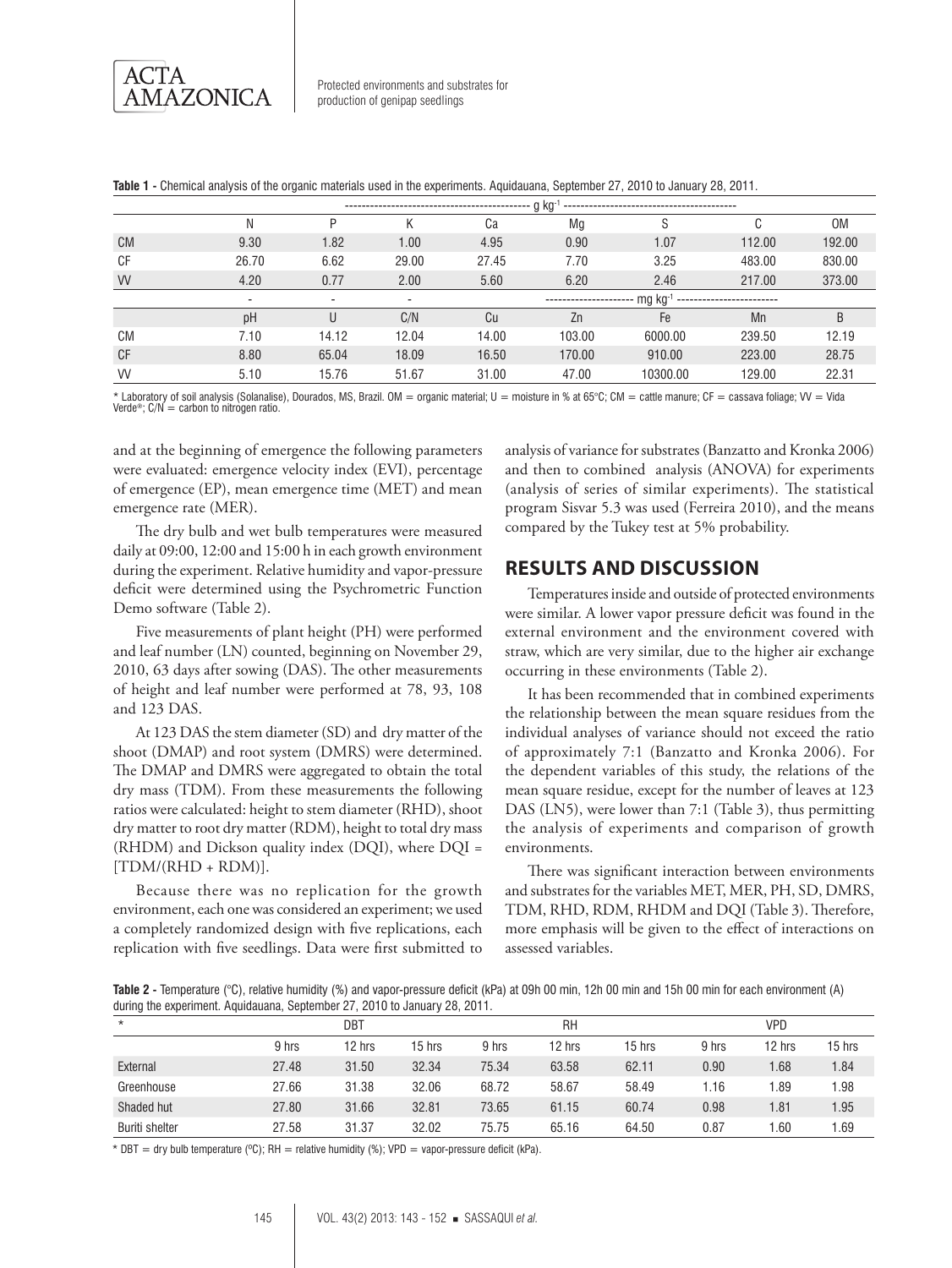**ACTA AMAZONICA** 

**Table 3 -** Analysis of variance with the calculated F, coefficient of variation and ratio between the highest and lowest mean square residue for emergency velocity index (EVI), emergence percentage (EP), mean emergence time (MET), mean emergence rate (MER), plant height (PH) and leaf number (LN) at 63 (AP1, NF1), 78 (AP2: NF2), 93 (AP3; NF3), 108 (AP4; NF4) and 123 (AP5) days after sowing, stem diameter (SD), dry mass of the shoot part (DMAP), dry mass of the root system (DMRS), total dry mass (TDM), ratio of height to diameter (RHD), ratio of shoot dry mass to root dry mass (RDM), ratio of plant height to shoot mass (RHDM) and Dickson quality index (DQI) of genipap. Aquidauana, September 27, 2010 to January 28, 2011.

|             | EVI               | EP                | <b>MET</b>          | <b>MER</b>          | PH <sub>1</sub>   | PH <sub>2</sub>     | PH <sub>3</sub>   |
|-------------|-------------------|-------------------|---------------------|---------------------|-------------------|---------------------|-------------------|
| Ambient     | $26.6$ **         | $2.6$ NS          | $52.1**$            | $52.0**$            | $2.2$ NS          | $16.7**$            | $41.4$ **         |
| Substrate   | $9.7***$          | $4.8***$          | $4.1 *$             | $4.3***$            | $7.2**$           | $3.5*$              | $4.6**$           |
| Interaction | 1.9 <sup>NS</sup> | 2.1 <sup>NS</sup> | $2.3*$              | $2.6*$              | $1.3$ NS          | $5.2**$             | $3.7**$           |
| RMSR        | 2.56              | 1.96              | 1.71                | 1.57                | 2.57              | 4.99                | 3.18              |
| CV (%)      | 22.1              | 18.6              | 1.4                 | 1.4                 | 8.1               | 9.1                 | 10.3              |
|             | PH <sub>4</sub>   | PH <sub>5</sub>   | LN1                 | LN <sub>2</sub>     | LN3               | LN4                 | SD                |
| Ambient     | 66.0 **           | $59.8**$          | $22.8$ **           | $18.1**$            | $21.4**$          | $8.7**$             | $37.8**$          |
| Substrate   | $3.8 *$           | $3.0*$            | $0.8$ <sup>NS</sup> | $2.5$ <sup>NS</sup> | 1.7 <sup>NS</sup> | $2.1$ NS            | 2.7 Ns            |
| Interaction | $0.9$ NS          | $2.9*$            | $0.9$ NS            | 1.3 <sup>NS</sup>   | $2.1$ NS          | $1.5$ <sup>NS</sup> | $5.0**$           |
| <b>RMSR</b> | 4.33              | 2.97              | 2.73                | 3.3                 | 1.26              | 3.26                | 1.16              |
| CV (%)      | 11.6              | 11.2              | 16.5                | 12.8                | 7.4               | 6.5                 | 5.6               |
|             | <b>DMAP</b>       | <b>DMRS</b>       | <b>TDM</b>          | <b>RHD</b>          | <b>RDM</b>        | <b>RHDM</b>         | DQI               |
| Ambient     | $34.4$ **         | $88.0**$          | $47.6$ **           | $38.6**$            | $40.2**$          | $7.0**$             | $69.7**$          |
| Substrate   | 1.4 <sup>NS</sup> | 2.7 <sup>NS</sup> | 1.4 <sup>NS</sup>   | 2.3 <sup>NS</sup>   | $8.7***$          | 2.5 <sup>N</sup> S  | 1.7 <sup>NS</sup> |
| Interaction | 2.1 <sup>NS</sup> | $3.9**$           | $2.6*$              | $3.0*$              | $2.7*$            | $3.0*$              | $3.3**$           |
| RMSR        | 3.05              | 4.53              | 3.29                | 2.11                | 2.42              | 2.42                | 4.58              |
| CV (%)      | 20.5              | 18.3              | 19.4                | 9.1                 | 11.3              | 26.1                | 19.7              |

 $N$ S = Not significant; \* = Significant at 5%; \*\* = Significant at 1%; CV = coefficient of variation; RMSR = Relationship between the mean squares of the maximum and minimum residues for the different growth environments.

In the interaction of substrates and growth environments for MER, there was no difference between substrates in the shaded hut and buriti shelter. However in the greenhouse the substrate with mixture of all materials (S4) promoted a lower MER for seedlings produced in this environment (Table 4).

Among the environments, production in the greenhouse resulted in seedlings with greater MER in substrates S2 and S3 (Table 4). It was observed that seedlings in the nursery with straw roofing buriti shelter had a lower MER for substrates S4, S2 and S1, where in the latter the environment of buriti shelter did not differ from that of greenhouse. Although the environments presented similar temperatures and relative humidities at the moments of harvest (Table 2), the plants presented different emergence behaviors. The faster emergence of seedlings in the greenhouse for some of the substrates may be related to the fact that this stored more energy during the evening period of the experiment so that the seedlings are submitted to temperature conditions more favorable for their emergence.

Besides this, in the greenhouse, the best initial growth of seedlings is related to high light intensity and side protection. Light intensity influenced stomata opening and promoted greater gas exchange and growth (Marenco and Lopes 2009). The side protection promoted by the screen prevented the excessive loss of water due to less wind speed.

Substrates and protected environments that promote faster seedling emergence are beneficial for the formation of seedlings. The longer the emergency, greater is the initial stage of development and at this stage the plants are most susceptible (Martins *et al*. 1999).

As in the case of the MER, there was no difference in the MET between the substrates in shaded hut and buriti shelter. Inside the greenhouse the substrate S4 promoted seedlings with greater MET than substrates S2 and S3 (Table 4). Baron et al. (2011) reported that vermiculite provides a faster emergence rate and consequently lower MET for Araticum–de–Terra–Fria (*Rollinia* sp.). In the present study,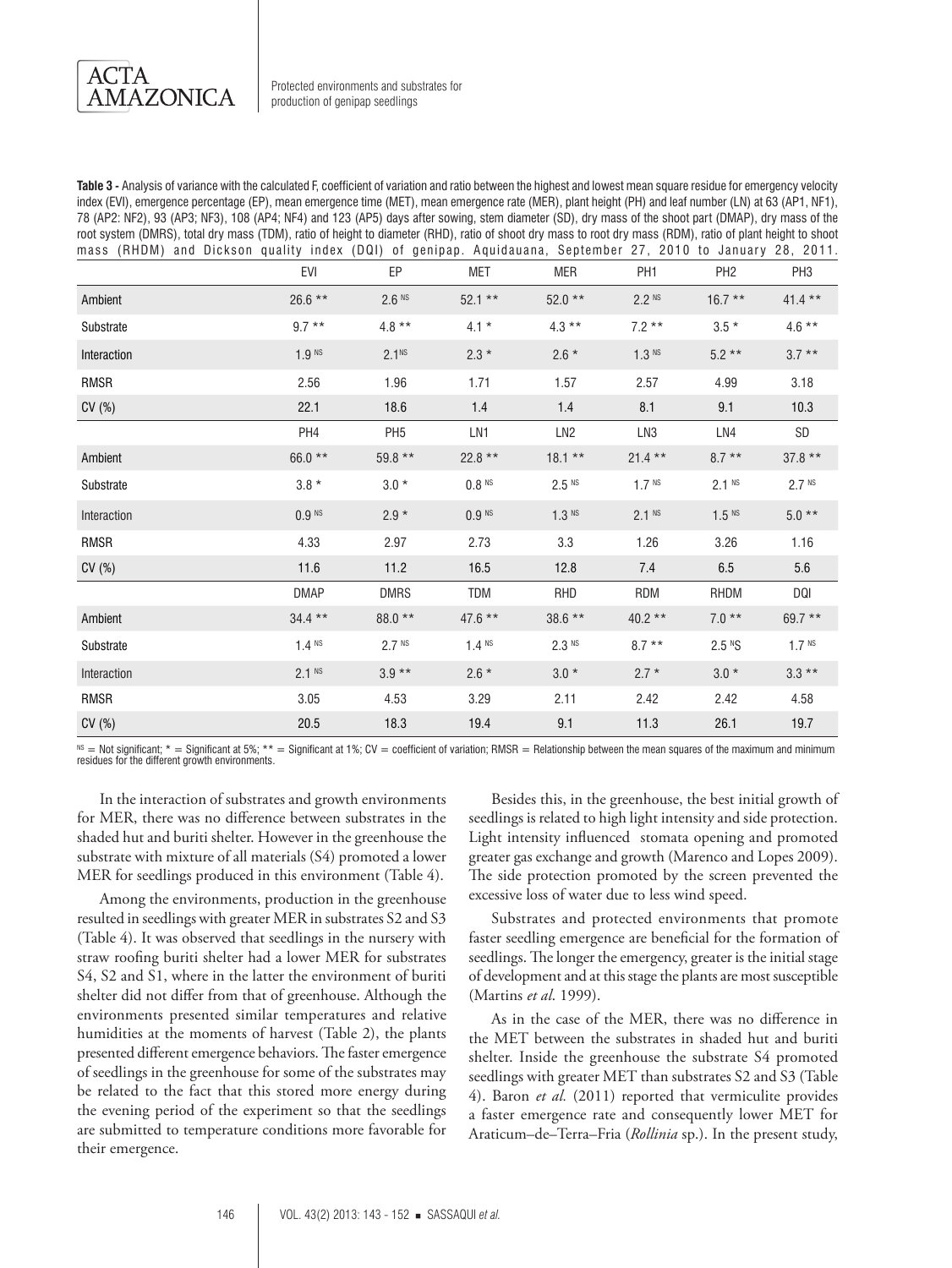ACTA **AMAZONICA** 

| $***$          | A1          | A2                 |                   | A1         | A2       | A3       |  |  |
|----------------|-------------|--------------------|-------------------|------------|----------|----------|--|--|
|                |             | MER (days-1)       |                   | MET (days) |          |          |  |  |
| S <sub>1</sub> | 0.0315 Aba* | 0.0312 Aa          | 0.0303 Ab         | 31.73 ABb  | 32.10 Ab | 32.96 Aa |  |  |
| S <sub>2</sub> | 0.0319 Aa   | 0.0308 Ab          | 0.0300 Ac         | 31.38 Bc   | 32.47 Ab | 33.36 Aa |  |  |
| S <sub>3</sub> | 0.0322 Aa   | 0.0311 Ab          | 0.0306 Ab         | 31.11 Bb   | 32.11 Aa | 32.63 Aa |  |  |
| S4             | 0.0311 Ba   | 0.0311 Aa          | 0.0303 Ab         | 32.17 Ab   | 32.16 Ab | 33.04 Aa |  |  |
|                |             | PH2 (cm) (78 DAS)  | PH3 (cm) (93 DAS) |            |          |          |  |  |
| S <sub>1</sub> | $5.2$ Aa*   | 4.7 Aab            | 4.3 Ab            | 7.7 Aa     | 7.3 Aa   | 5.7 ABb  |  |  |
| S <sub>2</sub> | 4.3 Ba      | 4.5 Aa             | 4.5 Aa            | 6.8 Aa     | 6.5 ABa  | 5.9 Aa   |  |  |
| S <sub>3</sub> | 5.4 Aa      | 4.2 Ab             | 3.6 Bb            | 7.7 Aa     | 5.7 Bb   | 4.6 Bc   |  |  |
| S <sub>4</sub> | 5.0 ABa     | 4.8 Aa             | 4.5 Aa            | 7.2 Aa     | 7.3 Aa   | 5.5 ABb  |  |  |
|                |             | PH5 (cm) (123 DAS) |                   |            | SD (mm)  |          |  |  |
| S <sub>1</sub> | 15.9 Aa     | 18.0 Aa            | 12.9 Ab           | $7.0 Aa*$  | 6.5 ABa  | 6.5 Aa   |  |  |
| S <sub>2</sub> | 15.1 Aa     | 16.8 ABa           | 11.6 Ab           | 7.2 Aa     | 7.1 Aa   | 5.4 Bb   |  |  |
| S <sub>3</sub> | 16.7 Aa     | 14.6 Ba            | 10.2 Ab           | 7.4 Aa     | 5.7 Bb   | 5.4 Bb   |  |  |
| S4             | 15.0 Ab     | 18.4 Aa            | 11.4 Ac           | 7.0 Aa     | 6.7 Aa   | 5.1 Bb   |  |  |

**Table 4 -** Mean emergence rate (MER), mean emergence time (MET), plant height (PH) at 78, 93 and 123 DAS, and stem diameter (SD) of genipap at different environments and substrates. Aquidauana, September 27, 2010 to January 28, 2011.

\* Equal upper-case letters in the columns and lower-case letters in the lines do not differ by the Tukey test at 5% probability. \*\* S1 = 50% cattle manure + 50% cassava foliage;  $S2 = 50\%$  cattle manure + 50% Vida Verde®; S3 = 50% cattle manure + 50% vermiculite; S4 = 25% cattle manure + 25% cattle manure + 25% cattle manure + 25% cattle manure + 25% cattle manure + 25% cattle manure + 25% cattle vermiculite;  $A1 =$  Greenhouse;  $A2 =$  Shaded hut;  $A3 =$  Buriti shelter.

the increased percentage of vermiculite in substrate S3 (50%) probably favored the emergence of seedlings in the greenhouse.

In the buriti shelter resulted in seedlings with higher MET for all substrates with the exception of S3, where seedlings in this environment did not differ from shaded hut (Table 4).

In measuring plant height at 78 DAS, substrates S3 and S1 promoted seedlings taller than those from the substrate S2 within greenhouse (Table 4). For the buriti shelter, the substrate with cattle manure and vermiculite (S3) resulted in shorter plants and in shaded hut there was no difference between the substrates. Inside greenhouse at 93 DAS (PH3) and 123 DAS (PH5) and in the buriti shelter at 123 DAS, the substrates led to smaller seedlings. Substrate S3 resulted in the smallest seedlings in shaded hut at 93 and 123 DAS, with the exception of substrate S2 which did not differ from S3. In environment buriti shelter at 93 DAS the substrate (S2) favored seedling production, since it resulted in taller plants when compared with the substrate S3.

Plant height is useful parameter, since it not only allow to assess seedlings quality, but it is also is a parameter easy to be measured and is not a destructive procedure (Gomes *et al.* 2002). Costa *et al.* (2005) found that five months after transplanting, substrates based on cattle manure (manure + black earth, 1:1 ratio; and black soil + carbonized rice hulls +

cattle manure, 1:1:1 ratio) led to taller genipap plants, than plant height we reported in this study. Mesquita *et al.* (2009) also recommend a substrate containing cattle manure in its composition to obtain tall plants of genipap.

For comparison of environments for each substrate it was observed that the greenhouse produced the tallest genipap seedlings in substrate S3 at 78 and 93 DAS (Table 4). At 78 DAS the plants showed a greater height in the greenhouse in relation only to the buriti shelter for the substrate S1.

The buriti shelter produced smaller seedlings with lower average heights in relation to other environments for the substrates S1, S3 and S4 at 93 DAS, and in all substrates at 123 DAS. In the last measurement of height at 123 DAS, the seedlings in shaded hut were taller in relation to the other environments for the substrate S4 (Table 4).

 In the buriti shelter, more damage to the leaves was observed which probably led to lower values of plant height, as indicated in Table 4. Lateral screens are an alternative for the protection of plants against insects.

Substrates S2 and S4 induced thicker stems than substrate S3 within shaded hut. In buriti shelter, the substrate S1 induced seedlings with greater stem diameter than the others. Mesquita *et al.* (2009) found favorable results of SD for genipap when using a substrate composed of soil, manure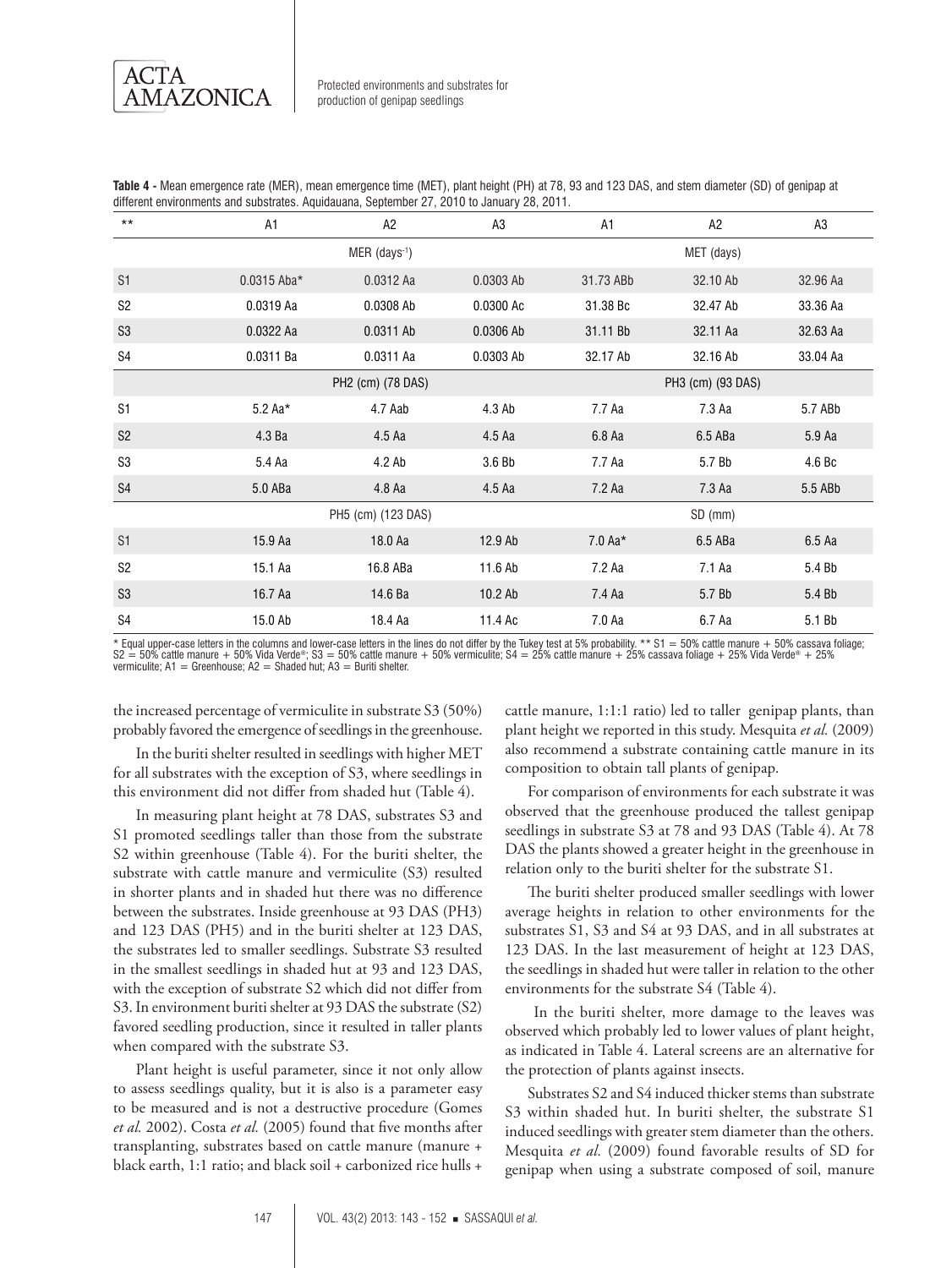

and coconut dust as an alternative material with recipients composed of plastic bags, however the SD found by those authors was less than that in the present experiment.

Within buriti shelter, S4 was more efficient than the others with respect to dry mass of the root system (DMRS) (Table 5). Similar results were found by Costa *et al.* (2005) using substrates composed of black soil + manure (1:1) and black soil + carbonized rice hulls + cattle manure (1:1:1) at five months after transplanting. Vermiculite present in substrate S4 (25%) may have favored the chemical and physical conditions of the substrate, since this type 2:1 clay mineral is characterized by promoting greater cation exchange and promotes lower soil density (Martin *et al.* 2006). Lower density is interesting because it allows root development with less restriction.

With respect to the total dry mass (TDM), substrate S4 induced seedlings with TDM only greater than the substrate S2 within buriti shelter (Table 5). It is likely that the presence of cattle manure and vermiculite in the proportion of 25% resulted in the improved characteristics of substrate S4. The different substrates in greenhouse did not differ with regards to SD, or in greenhouse and shaded hut for the DMRS and TDM.

Regarding the environment for the different substrates, the greenhouse showed a greater efficiency since it resulted in seedlings with greater SD in substrate S3 (Table 4) and greater DMRS and TDM within of the substrates S1 and S2 (Table 5). Higher light intensity often results in a higher accumulation of biomass (Marenco and Lopes 2009).

For substrate S4 the plants in the greenhouse were greater only than those in buriti shelter when comparing SD and DMRS. There is a clear interaction between environments and substrates factors, since not all substrates had the same behavior in the growth environments. Probably the different types of covering materials established different intensities of PAR in plants depending on the type of substrate used, and consequently plant growth.

Overall the nursery covered with straw was not suitable for the variables of SD, DMRS and TDM, resulting in seedlings with lower results of SD in S2 and S4, and DMRS and TDM in S1, S2 and S3 (Table 5), which again indicates the negative effect of the absence of lateral screens, and most likely reduced light intensity. With respect to SD for substrate S1 and TDM for substrate S4, the environments did not differ.

Regarding the ratio of shoot height to diameter (RHD) (Table 5) there was a difference between the substrates only in the nurseries, where substrate S2 in the shaded hut induced seedlings with lower RHD than S1 and S4, and substrate S3 in the buriti shelter induced seedlings with lower RHD than

|                |            | $DMRS$ (g)                   |                    |         | TDM(g)           |                    |
|----------------|------------|------------------------------|--------------------|---------|------------------|--------------------|
| $***$          | A1         | A <sub>2</sub>               | A <sub>3</sub>     | A1      | A <sub>2</sub>   | A3                 |
| S <sub>1</sub> | 1.77 Aa    | 1.32 Ab                      | 0.65 <sub>Bc</sub> | 6.95 Aa | 5.13 Ab          | 3.26 ABc           |
| S <sub>2</sub> | 2.00 Aa    | 1.29 Ab                      | 0.56Bc             | 6.75 Aa | 4.88 Ab          | 2.50 Bc            |
| S <sub>3</sub> | 1.74 Aa    | 1.44 Aa                      | 0.69Bb             | 6.15 Aa | 5.60 Aa          | 3.23 ABb           |
| S4             | 1.69 Aa    | 1.49 Aab                     | $1.25$ Ab          | 6.00 Aa | 5.47 Aa          | 4.83 Aa            |
|                |            | $RHD$ (cm.mm $^{-1}$ )       |                    |         | RDM $(g.g^{-1})$ |                    |
| S <sub>1</sub> | $2.30$ Ab* | 2.79 Aa                      | 1.96 Abc           | 2.91 Ab | 2.95 Ab          | 4.07 Aa            |
| S <sub>2</sub> | 2.11 Aa    | 2.37 Ba                      | 2.15 Aba           | 2.38 Ab | 2.86 Ab          | 3.46 Ba            |
| S <sub>3</sub> | 2.27 Aa    | 2.56 ABa                     | 1.89 Bb            | 2.53 Ab | 2.90 Ab          | 3.69 Aba           |
| S4             | 2.13 Ab    | 2.76 Aa                      | 2.25 Ab            | 2.56 Aa | 2.67 Aa          | 2.86 Ca            |
|                |            | $RHDM$ (cm.g <sup>-1</sup> ) |                    |         | DQI              |                    |
| S <sub>1</sub> | 3.22 Ab    | 4.81 Aab                     | 5.26 Aba           | 1.34 Aa | $0.90$ Ab        | 0.54 <sub>Bc</sub> |
| S <sub>2</sub> | 3.29 Ab    | 4.97 Aab                     | 6.11 Aa            | 1.50 Aa | $0.95$ Ab        | 0.45 <sub>Bc</sub> |
| S <sub>3</sub> | 3.98 Aa    | 3.61 Aa                      | 4.10 BCa           | 1.28 Aa | $1.03$ Aa        | 0.58Bb             |
| S <sub>4</sub> | 3.47 Aa    | 4.78 Aa                      | 3.30 Ca            | 1.28 Aa | 1.01 Aab         | 0.94 Ab            |

**Table 5 -** Ratio of height to diameter (RHD), ratio of dry shoot mass to root mass (RDM), ratio of height to dry shoot mass (RHDM) and Dickson quality index (DQI) of genipap at 123 DAS at different environments and substrates. Aquidauana, September 27, 2010 to January 28, 2011.

\* Equal upper-case letters in the columns and lower-case letters in the lines do not differ by the Tukey test at 5% probability. \*\* S1 = 50% cattle manure + 50% cassava foliage; S2 = 50% cattle manure + 50% Vida Verde®; S3 = 50% cattle manure + 50% vermiculite; S4 = 25% cattle manure + 25% cassava foliage + 25% Vida Verde® + 25%<br>vermiculite; A1 = Greenhouse; A2 = Shaded hut; A3 = Buriti shelter.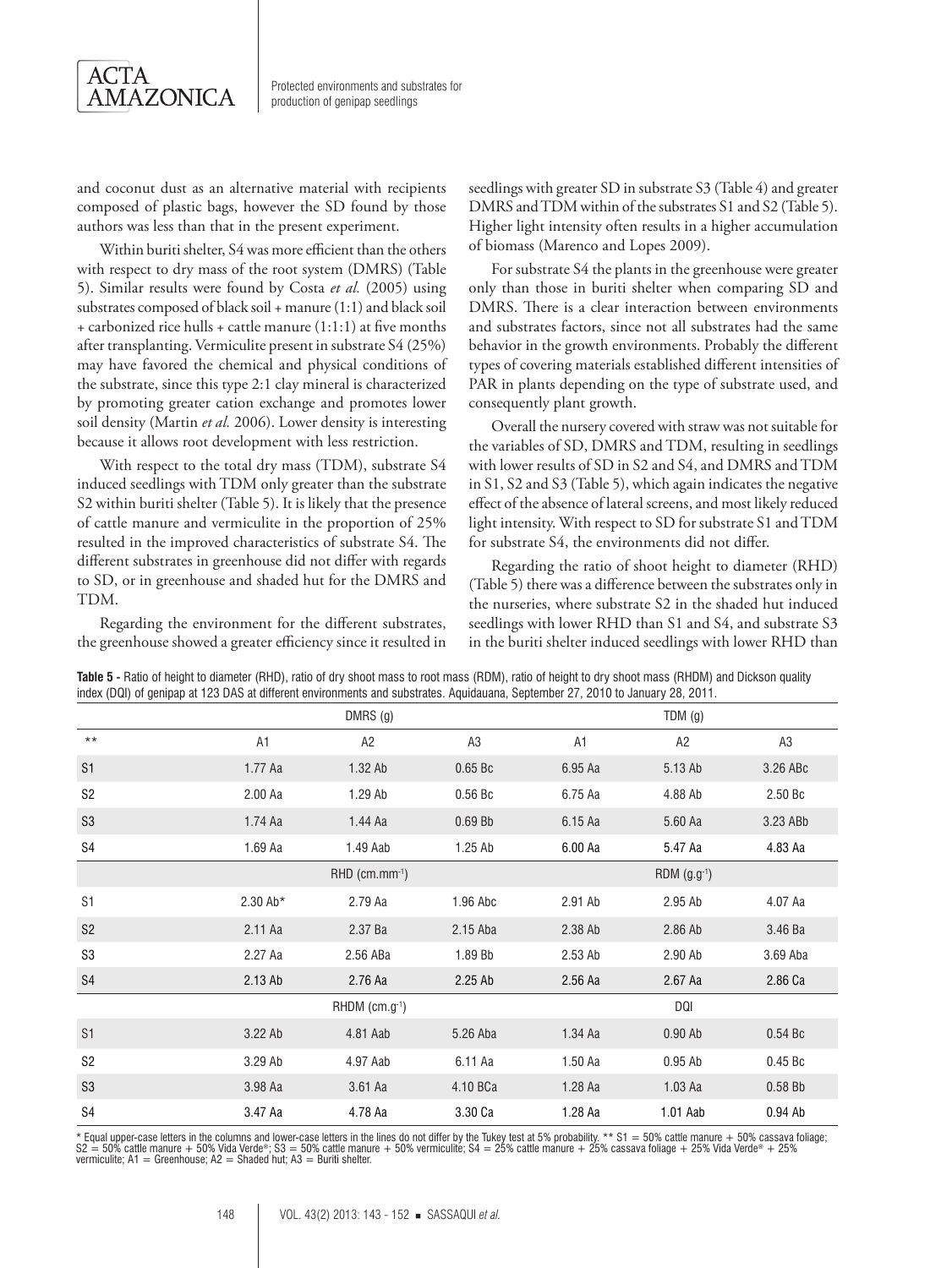

S4. A nursery covered with Sombrite<sup>®</sup> observed lower RHD for *Hymenaea stigonocarpa* when using a vermiculite-based substrate (Costa *et al.* 2011a).

The shoot height and stem diameter, as well as ratio between these two variables (RHD), are morphological characteristics used to assess the quality of tree seedlings (Chaves and Paiva 2004). This parameter allows for evaluation of forest seedlings without the need for their destruction (Gomes *et al.* (2002). For this reason, seedling quality decreases as with smaller values obtained, since tall seedlings with low stem diameter present a greater risk of falling in the field (Reis *et al.* 2008).

For the environments with different substrates, the seedlings in the shaded hut had higher RHD than the others in substrates S1 and S4 (Table 5). The monofilament screen presented seedlings with higher RHD using soil as substrate for *Hymenaea stigonocarpa* (Costa *et al.* 2011a). Regarding substrates S3 and S1, the buriti shelter induced seedlings with lower RHD than the others. The same authors observed higher RHD for seedlings in greenhouse with substrates containing Plantmax<sup>°</sup>.

For the ratio of shoot dry matter to dry root matter (RDM), there was no difference between substrates in the greenhouse and shaded hut (Table 5). In buriti shelter, the substrate S4 with 25% cassava foliage promoted plants with lower RDM and closer to 2 than the others. With regard to the different environments, only substrate S4 showed no difference between the environments, in the other substrates of the greenhouse and shaded hut presented seedlings with lower RDM and closer to 2.

Interactions of the ratio of height to dry mass of the shoot portion (RHDM) revealed no differences among substrates in the greenhouse and shaded hut (Table 5). For the substrates this effect was observed only in buriti shelter, where substrate S4 promoted lower RHDM than substrates S1 and S2. For

the seedlings to express the greatest potential for survival, they should present low RHDM values (Gomes 2001). For formation of *Eucalyptus grandis* seedlings this index presented satisfactory results for quality assessment (Gomes *et al.* 2002).

The RHDM is a very important index for evaluation of seedlings since it indicates the possible survival of seedlings in the field (Gomes 2001). For comparison of environments in the different substrates, the seedlings in greenhouse were lower in terms of the absolute RHDM values only when compared to the buriti shelter in substrates S1 and S2. In the other substrates, there was no difference among the environments (Table 5).

For the DQI there was no difference between the substrates in the greenhouse and shaded hut (Table 5). In the nursery covered with straw the substrate S4, composed of cassava foliage in the volumetric ratio of 25%, showed to be favorable to the seedlings. Cassava foliage present in the substrate can reduce costs of this formulation because it is a material widely available in the region.

The buriti shelter induced seedlings with the lowest DQI in all substrates, except for S4 which did not differ from shaded hut, again highlighting the likely depressive effect caused by either unprotected lateral openings or low light. The opposite was observed in greenhouse which presented seedlings with the highest DQI among all substrates, where for S3 and S4 the greenhouse did not differ from shaded hut (Table 5). The better DQI values for *Hymenaea stigonocarpa* was found in an environment covered with polyethylene film associated with a coconut fiber substrate (Costa *et al.* (2011a).

The analysis revealed that for the isolated effects of protected environments the seedlings in the agricultural greenhouse stood out with regards to the variables EVI, LN1 (63 DAS), LN2 (78 DAS) and DMAP, where for LN1 and DMAP the lowest absolute values were acquired in the nursery covered with straw (Table 6). These results demonstrate,

**Table 6 -** Isolated effects of the environments and substrates for the emergence velocity index (EVI), emergence percentage (EP), plant height (PH) (cm) at 63 and 108 DAS, leaf number (LN) at 63, 78, 93 and 108 DAS and dry mass of the shoot (DMAP) (g) of genipap. Aquidauana, September 27, 2010 to January 28, 2011.

| $\overline{\phantom{a}}$ |            |         |                 |                 |       |                 |       |       |             |
|--------------------------|------------|---------|-----------------|-----------------|-------|-----------------|-------|-------|-------------|
| $***$                    | <b>EVI</b> | EP      | PH <sub>1</sub> | PH <sub>4</sub> | LN1   | LN <sub>2</sub> | LN3   | LN4   | <b>DMAP</b> |
| A1                       | $2.06A*$   | 85.0 A  | 3.1A            | 10.0 B          | 3.5A  | 5.7 A           | 7.7A  | 9.3A  | 4.7 A       |
| A2                       | 1.52B      | 77.0 A  | 3.0A            | 11.5A           | 3.0 B | 4.7 B           | 7.3A  | 9.0 A | 3.9B        |
| A <sub>3</sub>           | 1.26B      | 75.0 A  | 3.0A            | 7.5C            | 2.5C  | 4.5 B           | 6.6B  | 8.5 B | 2.7C        |
| S1                       | 1.87 A     | 86.7 A  | 3.1 AB          | 10.4A           | 3.1A  | 5.2A            | 7.3A  | 9.2A  | 3.9A        |
| S <sub>2</sub>           | 1.29B      | 67.3 B  | 2.9 BC          | 9.4 AB          | 2.8A  | 4.8A            | 7.2A  | 8.8 A | 3.4A        |
| S <sub>3</sub>           | 1.84 A     | 82.7 A  | 2.8 C           | 9.1 B           | 3.0A  | 4.6A            | 6.9 A | 8.8 A | 3.7A        |
| S <sub>4</sub>           | 1.46B      | 79.3 AB | 3.2A            | 9.7 AB          | 3.0A  | 5.2A            | 7.2A  | 9.0A  | 4.0A        |

\* Equal letters in the column do not differ by the Tukey test at 5% probability. \*\* S1 = 50% cattle manure + 50% cassava foliage; S2 = 50% cattle manure + 50% Vida Verde®;<br>S3 = 50% cattle manure + 50% vermiculite; S4 = 25% = Buriti shelter.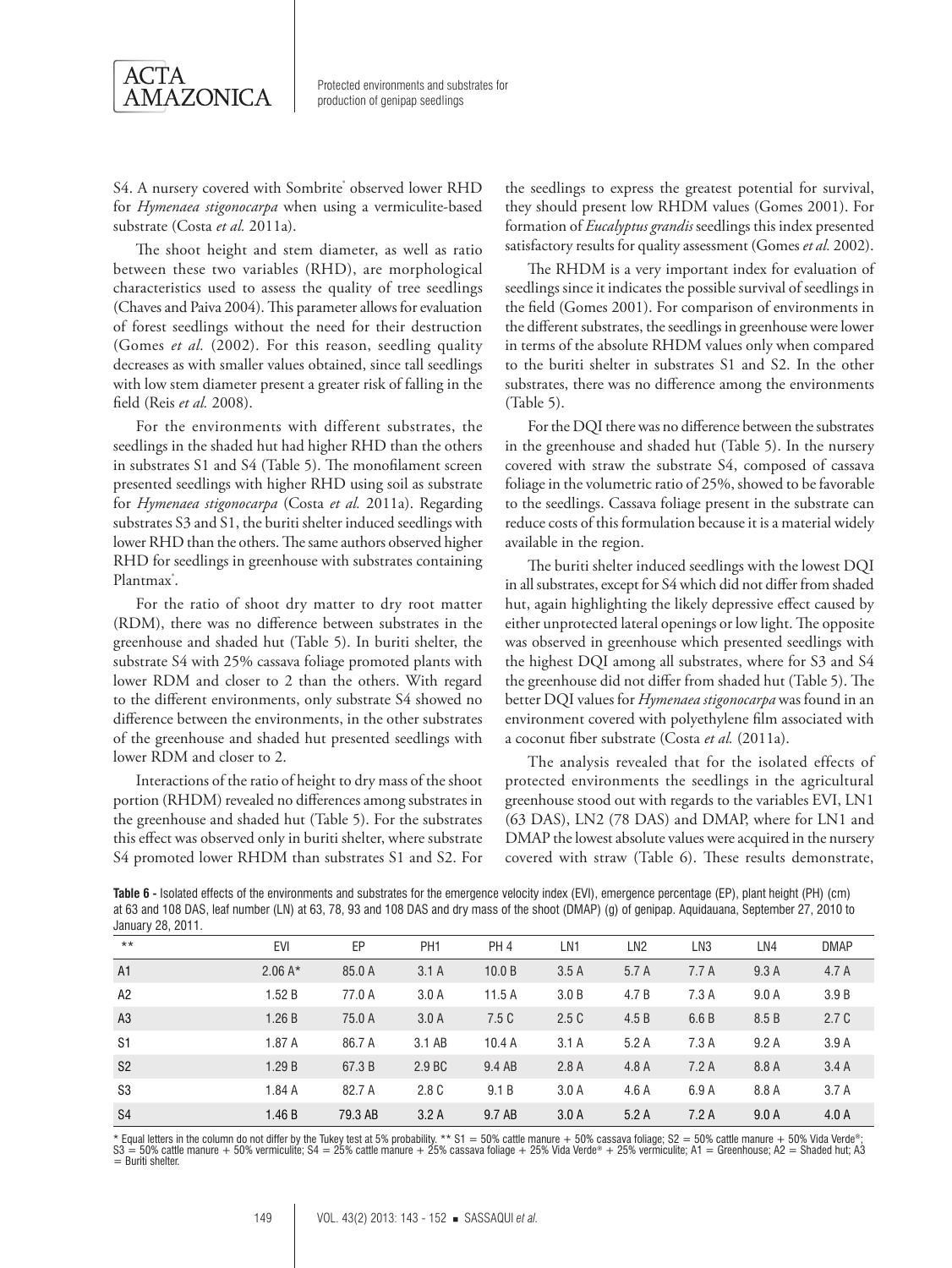

despite the genipap provide adaptation to different types of greenhouses, the combination of polyethylene film and thermal reflector screen increased the availability of active photosynthetically radiation and favored greater accumulation of biomass, which is consistent with Lima *et al*. (2010) whose observed in three tree species, higher accumulation of biomass with greater availability of light.

When comparing only the nurseries for PH4 (108 DAS), shaded hut promoted plants with higher average height than buriti shelter. For LN3 (93 DAS) and LN4 (108 DAS), greenhouse and shaded hut did not differ but both showed to be higher than buriti shelter. With regard to the EP and PH1 (63 DAS) all environments were similar.

With respect to the isolated effects of the substrates, seedlings in substrates S1 and S3 did not differ and were superior to the substrates S2 and S4 in terms of EVI (Table 6). It is possible that the lower EVI values encountered for substrates S2 and S4 are linked to the presence of Vida Verde in both, because The commercial substrates Bioplant<sup>®</sup> and Plugmix® presented lower EVI values for seedlings of Mulungu (*Erythrina velutina* Willd), and this effect may be due to the fact that these do not promote proper conditions of aeration and moisture (Alves *et al.* 2008).

Substrates S1 and S3 favored seedlings with regards to the emergence percentage (EP) and were superior only to S2 (Table 6). Substrate S1 and S3 probably increased porosity, favored higher change of air and water and accelerated the emergency in these substrates, since, at this stage, there is no high nutritional need by the seedlings (Nogueira *et al*. 2003). Studies about the effect of substrates on emergence of *Erythrina velutina* Willd seedlings, found that the commercial substrates Bioplant® and Plugmix® was not favorable to emergence percentage (Alves *et al*. 2008); these values are higher than those encountered in the present experiment for the S2.

Substrate S4 promoted greater plant height at 63 DAS (PH1) when compared with substrates S2 and S3 (Table 6). For PH4 substrate S1 induced greater average height only with respect to S3. For the attributes LN1, LN2, LN3, LN4 and DMAP there was no effect of substrates. However, it was observed that the number of leaves was much higher than that found by Mesquita *et al*. (2009) for genipap in a substrate formulated with soil + manure + coconut powder (1:1:1).

## **CONCLUSIONS**

In the greenhouse, it is indicated to use substrates 50% cattle manure + 50% cassava foliage and 50% cattle manure + 50% Vida Verde<sup>\*</sup>.

In the shaded hut, the following substrates can be used: S3 (50% cattle manure + 50% vermiculite) and S4 (25% cattle manure + 25% cassava foliage + 25% Vida Verde<sup>+</sup> + 25% vermiculite).

The buriti shelter is not indicated for the formation of genipap seedlings.

#### **ACKNOWLEDGMENTS**

To the CNPq for the Master's scholarship provided to the first author.

#### **REFERENCES**

- Alves, E.U.; Andrade, L.A.; Barros, H.H.A.; Gonçalves, E.P.; Alves, A.U.; Gonçalves, G.S.; Oliveira, L.S.B.; Cardoso, E.A. 2008. Substratos para testes de emergência de plântulas e vigor de sementes de *Erythrina velutina* Willd, Fabaceae. *Semina: Ciências Agrárias*, 29: 69-82.
- Andrade, A.C.S; Souza, A.F.; Ramos, F.N.; Pereira, T.S.; Cruz, A.P.M. 2000. Germinação de sementes de jenipapo: temperatura, substrato e morfologia do desenvolvimento pós-seminal. *Pesquisa Agropecuária Brasileira*, 35: 609-615.
- Banzatto, D.A.; Kronka, S.N. 2006. *Experimentação agrícola*. 3. ed. Jaboticabal, Funep. 237 pp.
- Baron, D.; Ferreira, G.; Boaro, C.S.F.; Mischan, M.M. 2011. Evaluation of substrates on the emergence of "Araticum-deterra-fria" (*Annonae marginata* (Schltdl.) H. Rainer) seedlings. *Revista Brasileira de Fruticultura*, 33: 575-586.
- Chaves, A.S.; Paiva, H.N. 2004 Influência de diferentes períodos de sombreamento sobre a qualidade de mudas de fedegoso (*Senna macranthera* (Collad.) Irwin et Barn.). *Scientia Forestalis*, 65: 22-29.
- Costa, E.; Durante, L.G.Y.; Nagel, P.L.; Ferreira, C.R.; Santos, A. 2011b. Qualidade de mudas de berinjela submetida a diferentes métodos de produção. *Revista Ciência Agronômica*, 42: 1017- 1025.
- Costa, E.; Leal, P.A.M.; Rego, N H.; Benatti, J. 2011a. Desenvolvimento inicial de mudas de jatobazeiro do cerrado em Aquidauana-MS. *Revista Brasileira de Fruticultura*, 33: 215-226.
- Costa, M.C.; Figueiredo, M.C.; Albrecht, J.M.F.; Coelho, M.F.B. 2005. Substratos para produção de mudas de jenipapo (*Genipa americana* L.). *Pesquisa Agropecuária Tropical*, 35: 19-24, 2005.
- Ferreira, D.F. 2010. *Sisvar Sistema de análise de variância*. Versão 5.3. Universidade Federal de Lavras, Lavras-MG.
- Ferreira, W.R.; Ranal, M. Dorneles, M.C., Santana, D.G. 2007. Crescimento de mudas de *Genipa americana* L. submetidas a condições de pré-semeadura. *Revista Brasileira de Biociências*, 5: 1026 -1028.
- Gomes, J.M. 2001. *Parâmetros morfológicos na avaliação da qualidade de mudas de Eucalyptus grandis, produzidas em diferentes tamanhos de tubete e de dosagens de N-P-K*. Tese de Doutorado em Ciência Florestal, Universidade Federal de Viçosa, Viçosa. 126 pp.
- Gomes, J.M.; Couto, L.; Leite, H.G.; Xavier, A.; Garcia, S.L.R. 2002. Parâmetros morfológicos na avaliação da qualidade de *Eucalyptus grandis*. *Revista Árvore*, 26: 655-664.